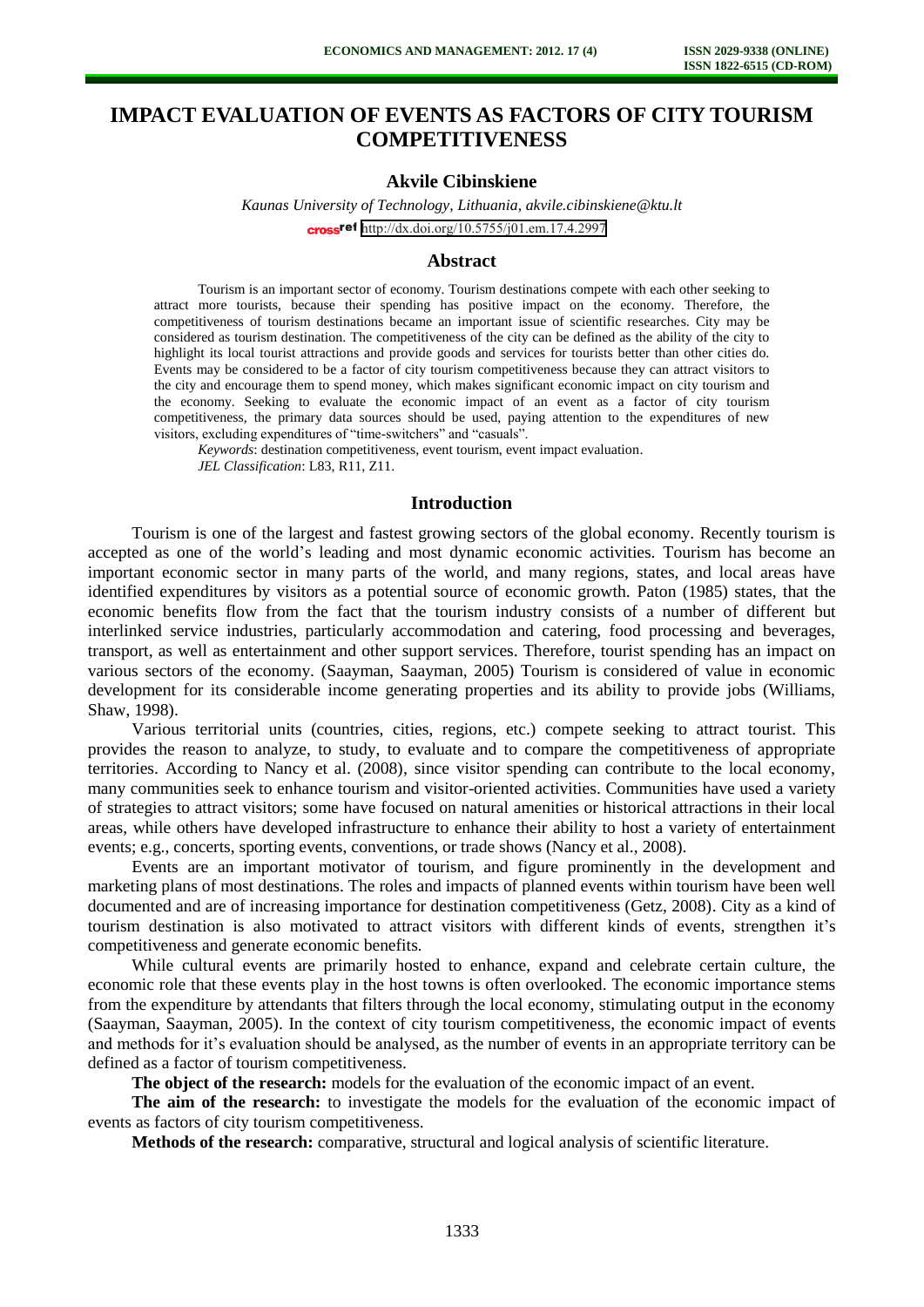## **Competitiveness of tourism destinations**

With the recognition of the economic impact of tourism, the tourism industry came to be regarded as a powerful economic source for many countries all over the world (Kayar, Kozak, 2007). With the improvements to the tourism industry, and a better quality infrastructure for tourism, individuals began to spend more of their disposable income on travel and tourist activity. As a result of increasing competition, countries operating in the international tourism market are continuously forced to search for the best way of providing customer satisfaction (Turanli, Gueneren, 2003). Navickas, Malakauskaite (2009) pay attention to the evaluation of tourism industry competitiveness. In other words, competition between popular tourist destinations increases the efforts made to establish competitive advantage (Cimat, Bahar, 2003). Furthermore, the international tourism industry is becoming an increasingly competitive marketplace where only the best-managed tourism destinations are likely to prosper (Bahar, Kozak, 2005, Buhalis, 2000). Consequently, countries attempting to become popular tourist destinations invest ever greater efforts in order to achieve competitive advantage. As a further consequence, measuring performance against competitors grows in importance as a strategic issue (Pearce, 1997).

Tourism is now widely accepted as being of central importance to the success of the economic development of many countries. For this reason, a cross-country analysis of what drives competitiveness in tourism provides some useful comparative information to inform business strategy, and is of additional value to those public authorities wishing to improve their tourist environments. Knowing which competitiveness factors are more effective in determining a country's competitive position is beneficial for the identification of their strengths and weaknesses, increasing tourist numbers and tourism revenues and also to enhance the tourism development of the country (Bahar, Kozak, 2005).

Hassan (2000) defines destination competitiveness as the ability of a destination to create and integrate value-added products that sustain its resources while maintaining market position relative to its major competitors. The concept of destination competitiveness is based largely on the many factors involved in both the micro and the macro environments. A review of the literature of destination competitiveness indicates that considerable research has been conducted to examine the factors that affect and measure destination competitiveness (Kayar, Kozak, 2007).

Cities in the field of tourism compete not only internationally (due to sports championships and so on.), but also at national level (in order to attract more tourists). Bruneckiene et al. (2010, 2012) analyze the measurement of urban competitiveness. So city tourism competitiveness can be excluded as a part of urban competitiveness. City may be considered as tourism destination, then the competitiveness of the city can be defined as the ability of the city to highlight their local tourist attraction, provide the goods and services for tourists better than other cities do. The main measurable result of this competition is the number of tourists visiting the city, and their length of stay (Cibinskiene, 2012).

#### **Event tourism as a factor of tourism competitiveness**

The term "event(s) tourism" was not widely used, if at all, prior to 1987 when The New Zealand Tourist and Publicity Department (1987) reported: "Event tourism is and important and rapidly growing segment of international tourism..." (Getz, 2008).

In recent years, festivals and special events have become one of the fastest growing types of tourism attractions (Getz 1997, Thrane 2002). Therefore, according to Gursoy et al. (2003), it is not surprising to see that the number of conceptual and empirical studies on festivals and special events has been increasing rapidly (Saayman, Saayman, 2005).

Events can create linkages between people and groups within communities, and between the community and the rest of the world. Saayman (2004) points out that events have long been viewed as a tool for economic development. The economic importance of these events stems from the expenditure by attendants that filters through the local economy, stimulating output in the economy. One of the great advantages of events is that it can create a demand in a time that might be regarded as off-season (Getz 1997).

In the scientific literature studied, events can be classified into two groups: local events and mega events. Both of these types of events can be subdivided into: business events (meetings, conventions, exhibitions, etc.), sport events, festivals and other cultural celebrations. According to Getz (2008) it is also possible to classify events on the basis of their place attachment, being the degree to which they are associated with, or institutionalized in a particular community or destination. Mega events are typically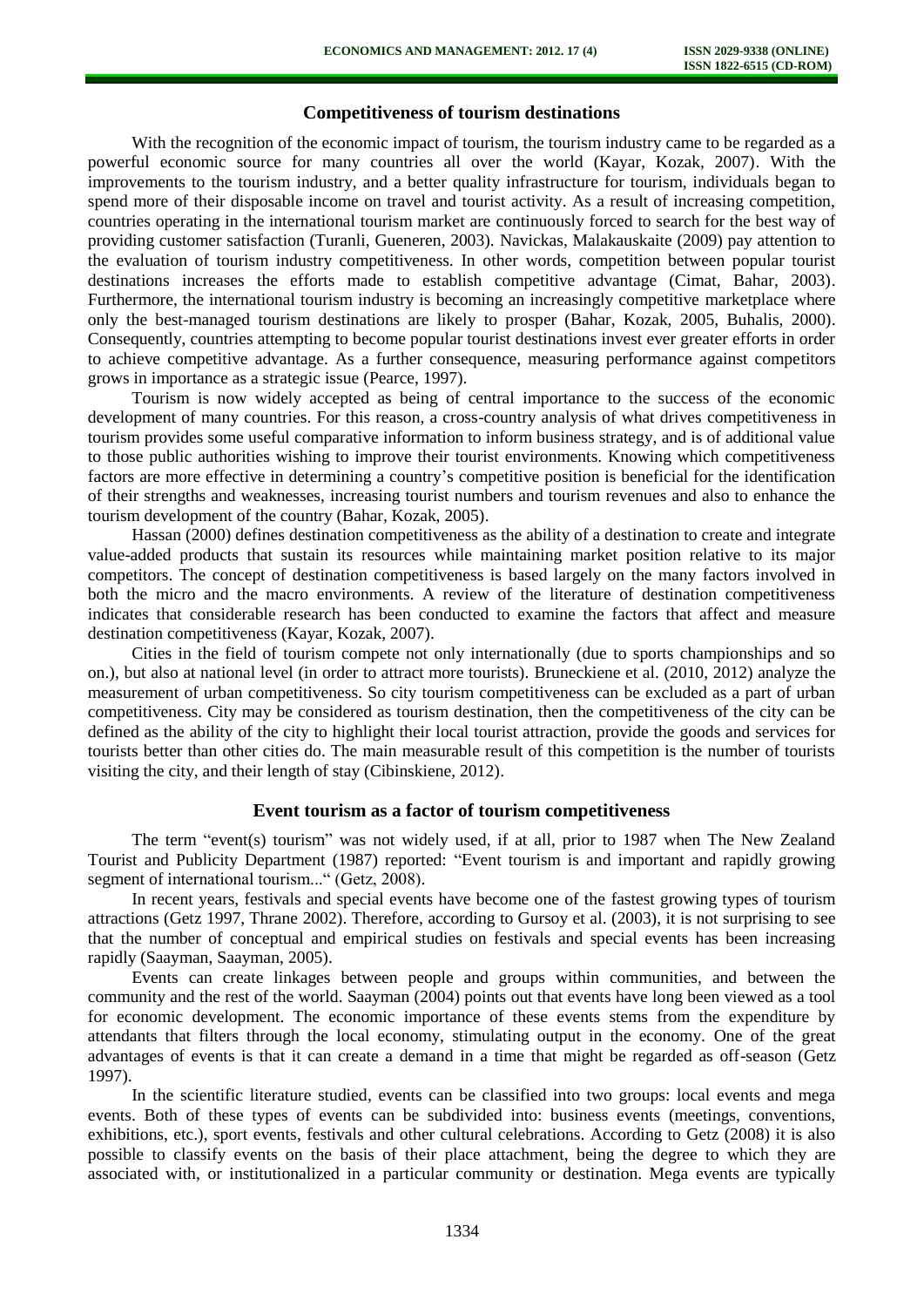global in their orientation and require a competitive bid to 'win' them as a one-time event for a particular place. By contrast, "hallmark events" cannot exist independently of their host community, and "local" or "regional" events are by definition rooted in one place and appeal mostly to residents.

Destinations local government must decide what they want from events (the benefits) , and how they will measure their value. In this destination context economic values have always prevailed, and this preoccupation might very well constitute a limitation on the sustainability of events (Getz, 2008).

Getz (1997) indicates the following most obvious reasons for the popularity of the local festival as a tourism promotion tool, which can be attributed not only to local festivals, but to events in general:

- 1) festivals increase the demand for local tourism (Smith, Jenner 1998);
- 2) successful festivals can help recreate the image of a place or contribute toward the exposure of a location trying to get on the tourism map (Kotler, Haider, Rein, 1993);
- 3) the strategic placement of a festival in the local tourism calendar can help extend the tourism season.

Events can be assigned to the factors of city tourism competitiveness, because they can attract visitors to the city as well as their expenditures, therefore making significant economic impact for the city tourism. For the city as a tourist destination it is important to attract visitors to the events. Therefore the events in the city should be not only planned, organized and promoted, but their economic impact should also be evaluated.

## **Specifics of evaluation of the event tourism economic impact**

Events provide important recreational opportunities for local residents and, in many destinations, they form a fundamental component of the destination's tourism development. As many events require financial assistance from governments and businesses in order to be staged, post-event evaluations are required by such agencies that need to assess the value of their investments. Evaluation is also required by event organisers who need to justify their activities to a diverse set of stakeholders, which includes sponsors, funding agencies, economic and tourism development agencies, special interest groups, and the community at large (Jago, Dwyer, 2006).

The earliest journal articles on economic impact of events were by Della, Bitta, et.al. (1978), and Davidson and Schaffer (1980). The first truly comprehensive event impact research was conducted on the Adelaide Grand Prix (see Burns et al., 1986). Since then, a number of scholars have lamented the lack of consistency used in event impact studies (Dwyer, Forsyth, Spurr, 2005, Uysal, Gitelson, 1994). However, to date, event research has tended to focus on particularly economic impacts (Getz, 2000, Harris, Jago, Allen, Huyskens, 2001, Hede, Jago, Deery, 2003), with limited published research on the approaches of individual organisations to other forms of evaluation. Grado, Strauss and Lord (1998) examined conferences and conventions, and Dwyer (2002) provided an overview of convention tourism impacts. Solberg, Andersson and Shibli (2002) examined "business" travelers to events, notably the media and officials. (Getz, 2008).

Efforts to develop stadiums, convention centres, and other visitor-oriented facilities often require public investment or support, and local economic benefits are frequently cited as a justification for public investment in such facilities (Crompton, 2004). As a result, public entities often request estimates of the economic impact associated with these facilities and/or the events they host (Crompton, 1995, Porter 1999). However, economic impact analyses of sports facilities and other entertainment events have come under increasing criticism in recent years, with a number of authors suggesting that these studies often seriously overstate the economic benefits accruing to host communities (Crompton, 2004, Matheson, 2002). At the same time, other analysts have found that visitors to sports events, festivals, and other visitor-oriented and event related activities can produce very substantial economic impacts for the host area (Hodur et al., 2006, Chhabra et al., 2003).

The conceptual rationale for undertaking economic impact studies is illustrated in Figure 1. It shows that residents of a community pay funds to their city council in the form of taxes. The city council uses a proportion of these funds to subsidize production of an event of development of a facility. The event or facility attracts non-resident visitors who spend money in the local community both inside and outside of the event or facility that they visit. This new money from outside of the community creates income and jobs in the community for residents. This completes the cycle; community residents invest the tax funds, and they receive the return on their investment in the form of new jobs and more household income (Crompton et al., 2001).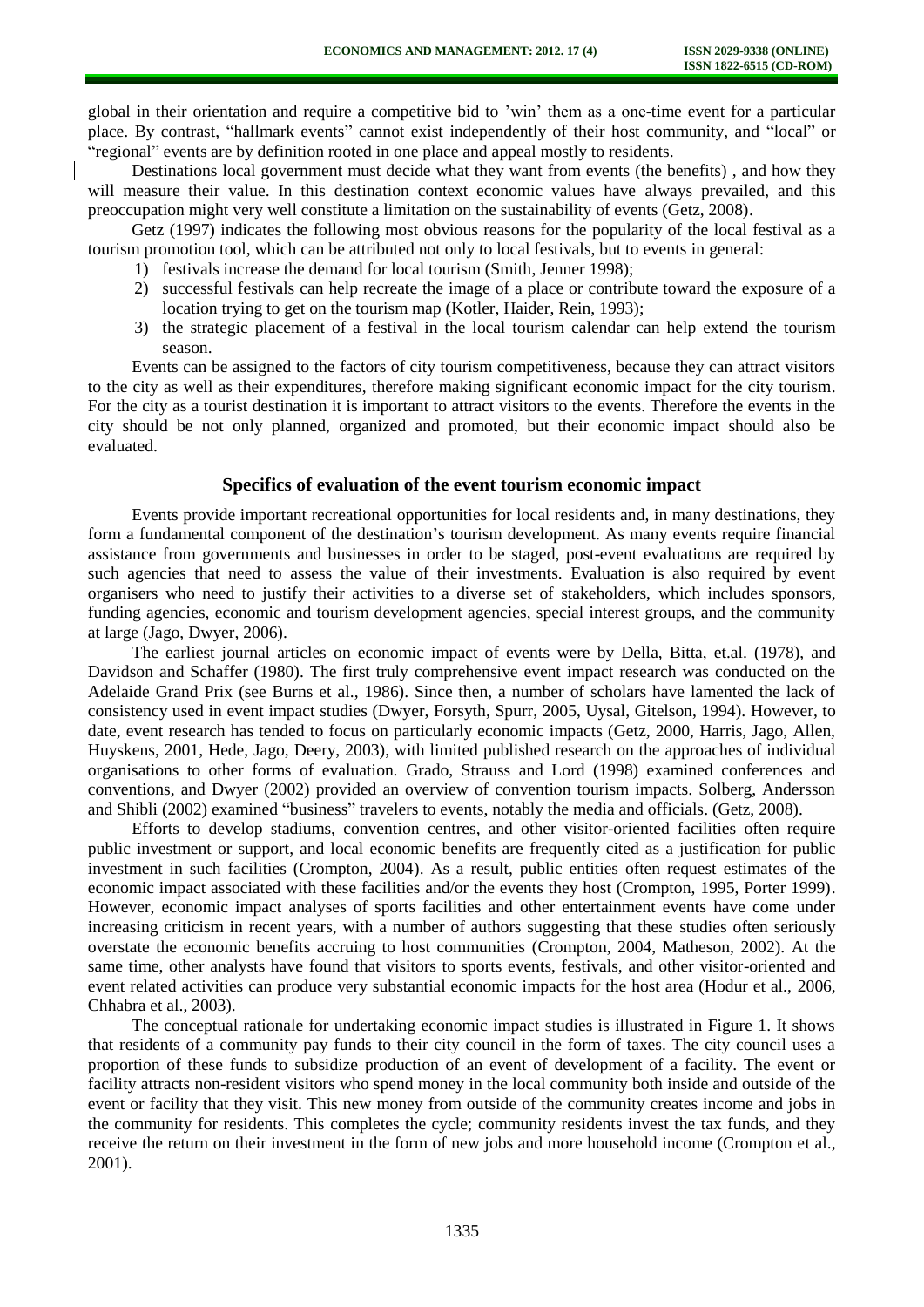

**Figure 1.** The conceptual rationale for undertaking economic impact studies *(Crompton et al., 2001)*

Economic benefits of events and event facilities flow from three distinct sources:

- 1) facility construction (if applicable),
- 2) facility/event operations, and

3) expenditures related to event attendance and participation (Nancy et al., 2008).

The three key problems associated with the various methods used for evaluating the economic performance of special events are:

- 1) inclusion of expenditure that is not new to the host region. For example, there have been many cases where the expenditure of local residents has been included, or the travel expenditure of visitors who would have come to the region irrespective of the event.
- 2) Over estimation of attendee numbers and their expenditure.
- 3) Inappropriate use of economic models which has led to multiple counting of the impact, thus inflating the final result (Jago, Dwyer, 2006).

There are two types of economic models that are used to evaluate the economic impact of an event, namely, Input-Output (I-O) and Computable General Equilibrium (CGE).

Once the direct economic impact associated with an event or activity has been estimated, attention turns to estimating the secondary (indirect and induced) economic impacts. These arise from the spending and respending of the initial expenditures (direct impacts) within the study area economy and are sometimes termed "multiplier effects". (Nancy et al., 2008) As in other studies of this kind, the main source of empirical data is a comprehensive sample survey of visitor expenditure. This expenditure is the main motor driving income change and is thus a key element in understanding local economic growth (Flesenstein, Fleischer, 2003).

An advantage of CGE models over I-O models is that they can make specific assumptions about the availability of factors of production, such as to what extent their supply can be increased, and to what extent there is an excess supply of some factors (as with unemployment of labour).

The main criticisms of constraining statements of CGE modelling are:

- CGE models are not needed for other than very large events,
- CGE models are not necessary for events held in regional areas,
- the choise of economic model does not matter since adjustments can be mad to I-O results to make them more realistic,
- CGE models require too many assumptions, which makes them to complex to use,
- CGE models are costly and are often not available in various regions.

On the basis of such arguments, I-O analysis is often selected as the preferred approach over CGE modelling in economic event impact evaluation. While aware of some of the limitations of the I-O method, Tyrrell and Johnson (2001) assume that the technique has an important role to play in event assessment (Dwyer, Forsyth, 2005).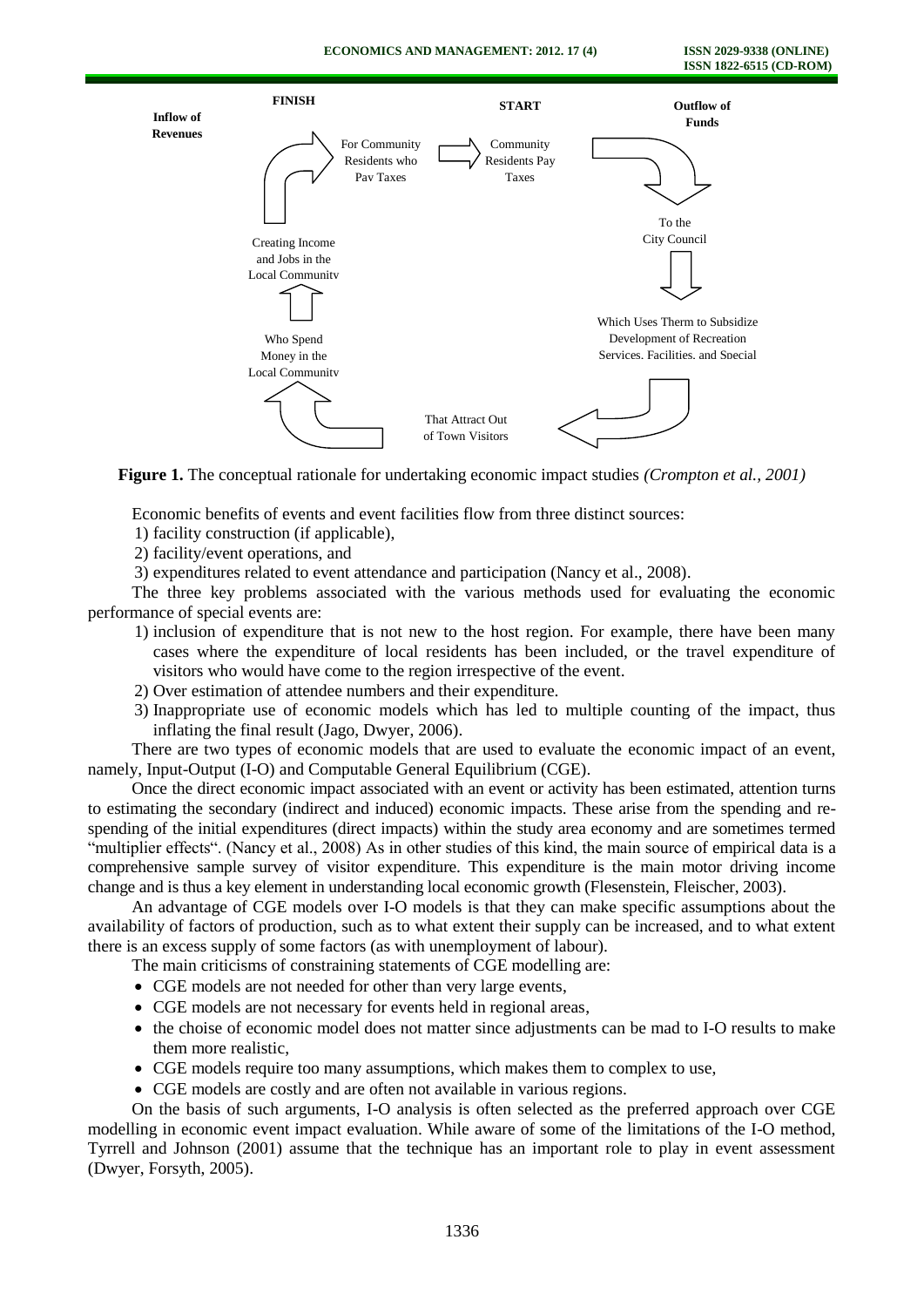The most pervasive shortcomings of past impact analyses appear to involve problems in properly defining the direct economic impact of tourist events (Tyrell & Johnson, 2001, Baade &Matheson, 2001, Chhabra et al., 2003). In particular, many studies have not properly distinguished between the direct economic impact of an event and the total expenditures of event participants and visitors. Total expenditures are all expenditures by event visitors and participants. Direct economic impacts represent new money or new spending, i.e. spending that would not have occurred in the absence of the event (Nancy et al., 2008).

Gelan (2003) indicates that there are three controversial issues that need to be addressed when determining the economic impact of an event, namely which spending to include; what multiplier to use and the spatial area under evaluation (Saayman, Saayman, 2005).

The first issue, which expenditure to include in the analysis, asks the question whether local expenditure and that of expenditure switchers (secondary motive participants) should be included. The debate on whether to include local spending in the economic impact analysis has attracted a lot of attention. Crompton (1999) indicates that local spending could be included if there is evidence that the event had kept some community members from making trips elsewhere. Gelan (2003) concludes that the inclusion of local spending in the analysis can enhance the accuracy of the economic impact assessment (Saayman, Saayman, 2005).

In 1993 Wang and Irwin outlined some or the most typical data collection problems and provided a discussion of the difference between expenditures of residents and non-residents. Crompton (1995) provided a through and comprehensive discussion of key considerations and potential methodological shortcomings of impact assessments of sports facilities and events, including problems with "time switchers" and "casuals". Dwyer et al. (2000) included in his framework for assessments, fiscal impacts (public revenue) and intangible impacts, both benefits and costs. Tyrell and Johnston (2001) emphasized the importance of addressing participants motivation for attending an event and, in contrast to Wang and Irwin (1993), pointed out that local attendee expenditures could have a positive economic impact provided the attendees would have travelled outside the local area to attend a similar event in the absence of the local event (Nancy et al., 2008).

A large local, expenditure driven, multiplier generated by an event is not, in itself, a sufficient indicator of local gain. It says little about the costs involved in producing an event, the distribution of the local gains to local people, or how much better off the local area would have been in the absence of the event (Getz, 1997). Economic impact can be expressed by a variety of different indicators, but almost all of them involve use of the multiplier concept. This concept recognizes that when visitors to some event spend money in the city, their initial direct expenditures stimulate economic activity and create additional business turnover, personal income, employment, and government revenue in the town (Crompton et al., 2001).

While multiplier analysis is most frequently used to determine the indirect and induced effects of visitor expenditure, they tend to vary considerably across businesses and locations, rendering them insufficient for determining the local economic impact of the event. Walpole and Goodwin (2000) show that primary data obtained from visitor (demand side) and business (supply side) surveys result in better estimates for local economic impacts (Saayman, Saayman, 2005). Walpole and Goodwin (2000) are, therefore, correct in commenting that large-scale techniques are often inappropriate to determine local economic impacts where necessary data are often unavailable. They propose the use of direct estimation from primary data sources, obtained through surveys of businesses (supply side) and tourists (demand side) (Saayman, Saayman, 2005).

Summarizing there can be stated, that seeking to evaluate the economic impact of the event as the factor of city tourism competitiveness, the primary data sources (surveys or the demand and supply sides) should be used, paying attention to the expenditures of new visitors, excluding expenditures of "timeswitchers" and "casuals".

#### **Conclusions**

Tourism is important economic sector because of increasing numbers of tourist. Tourist's expenditure makes positive economic impact not only for the service industries, which serve tourists directly, but also for local governments, which can feel this economic impact through the collected taxes.

Different territories, regions, countries compete seeking to attract tourists, therefore, destination competitiveness became an important issue. In this context the city tourism competitiveness can be excluded and defined as the ability of the city to highlight their local tourist attractions, provide goods and services for tourists better than other cities do.

Economic impact of the event is important because of the expenditures of its visitors/tourists. The main measurable result of city tourism competitiveness is number of tourists and the length of their stay.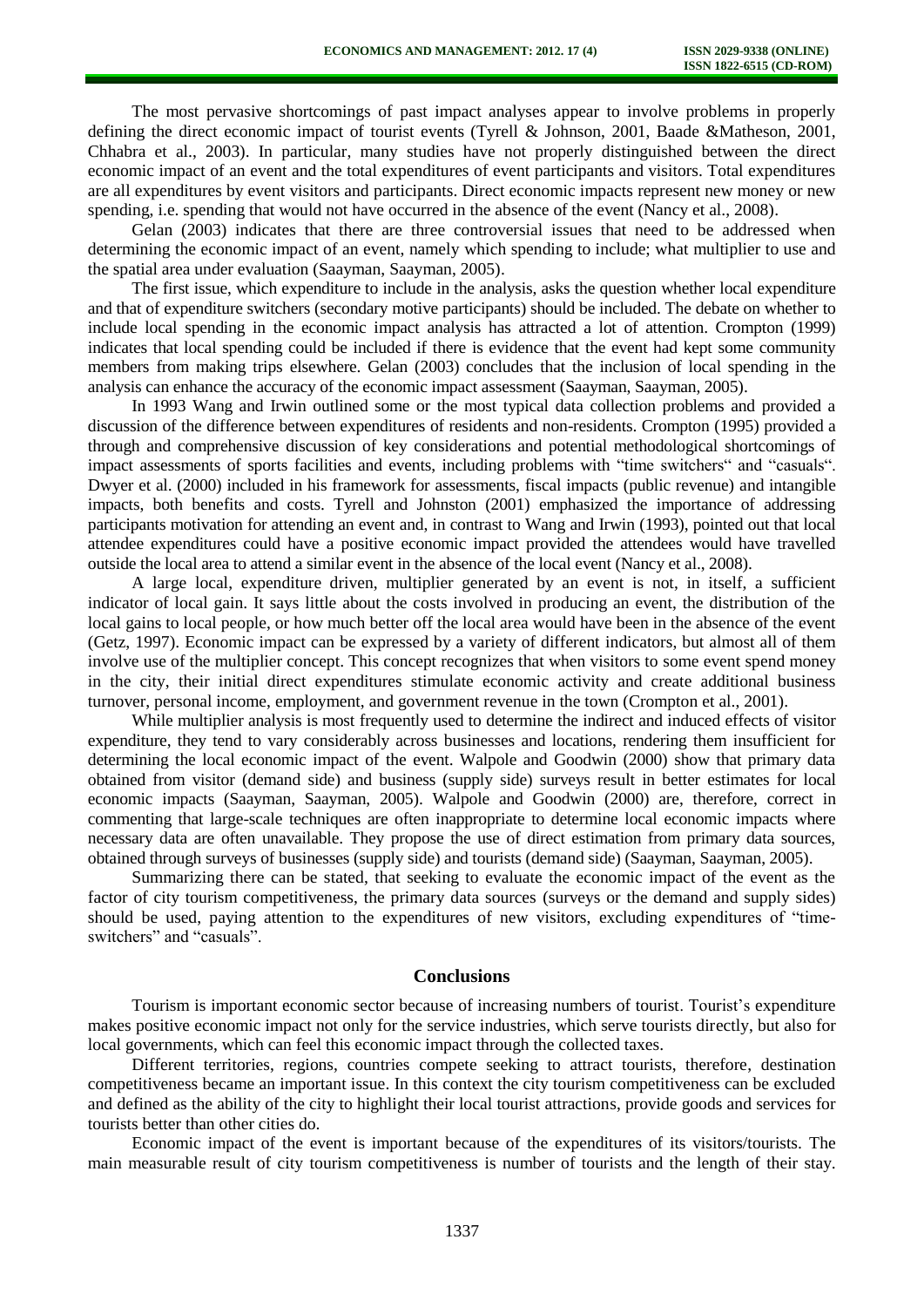Thus, if events attract more tourists to the city, then the number of events can be defined as the factor of city tourism competitiveness.

For the evaluation of economic impact of event in the city, two types of economic models can be used namely, Input-Output (I-O) and Computable General Equilibrium (CGE). After the comparison of these two models and their application, it may be concluded, that I-O analysis is often selected as the preferred approach over CGE modelling in event evaluation.

Seeking to evaluate the economic impact of the event as the factor of city tourism competitiveness, the primary data sources should be used. In preparing survey questionnaires, attention should by paid to the questions for the visitors in order to group them into new visitors, "time-switchers" or "casuals".

#### **References**

- 1. Baade, R.,A., Matheson, V.,A.(2001). Home run of wild pitch? Assessing the economic impact of major league baseball's All-Star Game. Journal of Sports Economics, 2(4), 307-327.
- 2. Bahar, O. and Kozak, M., (2005). Kuresellesme Surecinde Uluslararasi Turizm ve Rekabet Edebilirlik, Ankara: Detay Yayincilik.
- 3. Bruneckiene, J., Guzavicius, A., Cincikaite, R. (2010). Measurement of Urban Competitiveness in Lithuania. Inzinerine Ekonomika-Engineering Economics, 21 (5), 493-508.
- 4. Buhalis, D. (2000). Marketing the Competitive Destination of the Future, Tourism Management, 21, 97‐ 116.
- 5. Burneckiene, J., Cincikaite, R., Kilijoniene, A. (2012). The Specific of Measurement the Urban Competitiveness at National and International Level. Inzinerine Ekonomika-Engineering Economics, 2012, 23(3), 256-270.
- 6. Burns, J., Hatch, J., Mules, T. (Eds.). (1986). The Adelaide grand prix: The impact of a special event. Adelaide: The Centre for South Australian Economic Studies.
- 7. Cagil Hale Kayar, Nazmi Kozak, 2007. Measuring Destination Competitiveness: An Application of the Travel and Tourism Competitiveness Index. Journal of Hospitality Marketing & Management, 19:3, 203-216
- 8. Chhabra, D.,Sills, E., Cubbage, F.,W.(2003). The significance of festivals to rural economies: Estimating the economic impacts of Scottish Highland Games in North Carolina. Journal of Travel Research, 41, 421-427.
- 9. Cibinskiene, A.(2012). City tourism competitiveness model. Journal of Management. 1(20).
- 10. Cimat, A. and Bahar, O. (2003). Turizm Sektorunun Türkiye Ekonomisi Icindeki Yeri ve Onemi Uzerine Bir Degerlendirme, Akdeniz I.I.B.F. Dergisi, 6: 1‐18.
- 11. Crompton, J. (1999) Measuring the economic impact of visitors to sports tournaments and special events. Ashburn, Virginia: Division of Professional Services, National Recreation and Park Association.
- 12. Crompton, J.(2004). Beyond economic impact: An alternative rationale for the public subsidy of major league sports facilities. Journal of Sport Management, 18, 40-58.
- 13. Crompton, J.,(1995) Economic impact analysis of sports facilities and events: Eleven sources of misapplication. Journal of Sports Management, 9,14-35.
- 14. Crompton, J.L., Lee, S., Shuster, T.,J. (2001). A Guide for Undertaking Economic Impact Studies: The Springfest Example. Journal of Travel Research, Vol. 40, 79-87.
- 15. Della Bitta, A., Loudon, D., Booth, G., Weeks, R. (1978). Estimating the economic impact of a short-term tourist event. Journal of Travel Research, 16. 10-15.
- 16. Dwyer, L.(2002). Economic contribution of convention tourism: Conceptual and empirical issues. In K.Weber, K. Chon (Eds.), Convention tourism: International research and industry perspectives. New York: Haworth. pp.21-35.
- 17. Dwyer, L., Forsyth, P. (2005) Estimating the Impacts of Special Events on and Economy. Journal of Travel Research, Vol. 43, May.
- 18. Dwyer, L., Mellor, R., Mistilis, N., Mules,T. (2000). A framework for assessing "tangible" and "intangible" impacts of events and conventions. Event Management, 6. 175-189.
- 19. Dwyer, L.,Forsyth, P., Spurr, R. (2006). Assessing the economic impacts of events: A computable general equilibrium approach. Journal of Travel Research, 45(1), 59-66.
- 20. Flesenstein, D., Fleischer, A. (2003). Local Festivals and Tourism Promotion: The Role of Public Assistance and Visitor Expenditure. Journal of Travel Research, Vol. 41, May, 385-392.
- 21. Gelan, A.(2003). Local economic impacts: The British open. Annals of Tourism Research 30: 406-425.
- 22. Getz, D. (1997) Event management and event tourism (1st ed.). New York: Cognizant communications Corp.